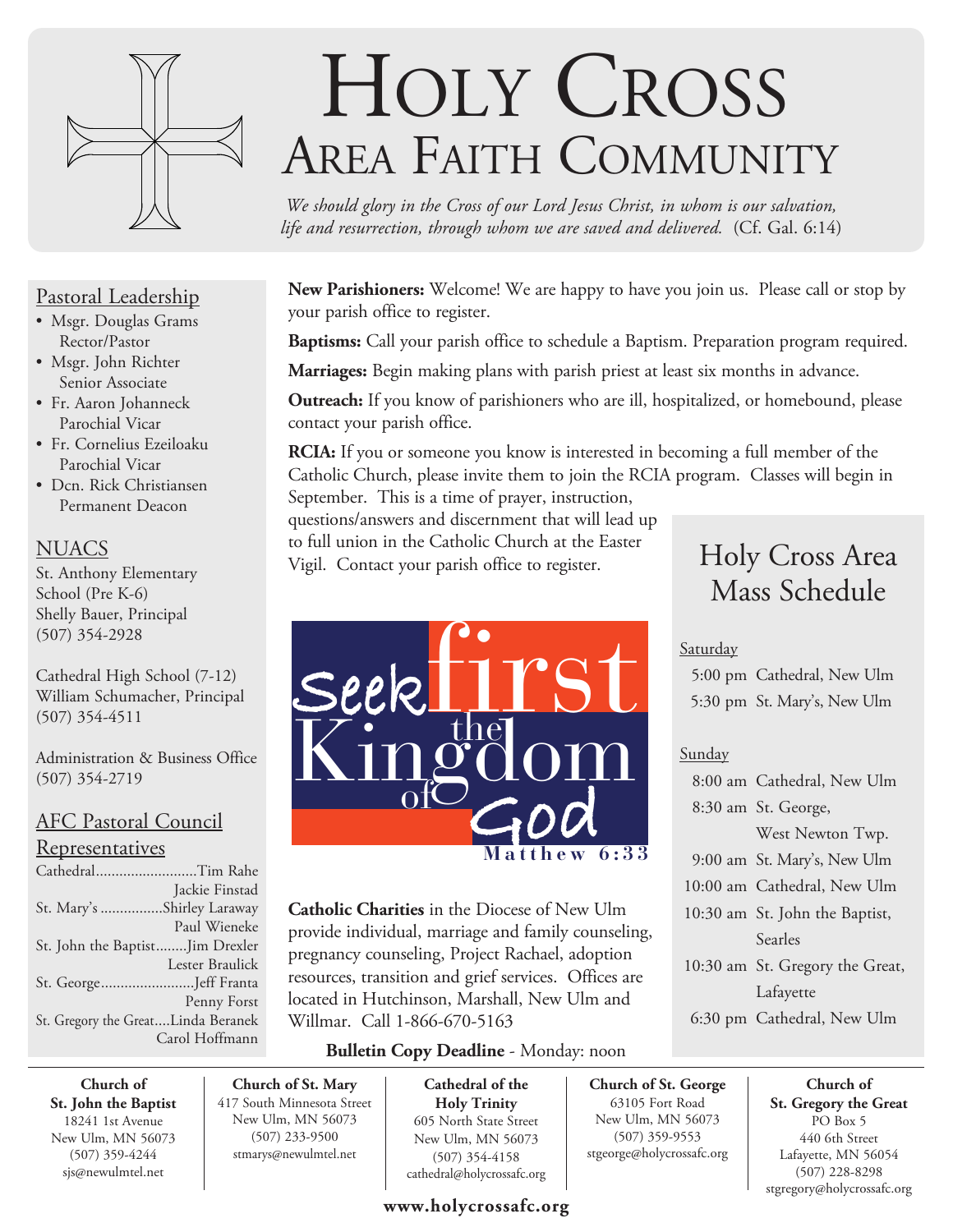# **8th Sunday in Ordinary Time February 26, 2017**

*Bulletin Connection The economic uncertainty of the last few years has affected many people. At this point we know all the stories of lost jobs, lost homes, lost dreams and lost lives. The words of Jesus in the Gospel can seem small comfort to those who stand in line at the food pantry, sleep at night in their car, or worry about their health. Having an experience of God's providential care does not always come easily. But many who are poor do have an example they can relate of a blessing that came their way at a most inopportune moment. How do you experience God's care for you? (Liturgical Publications Inc. Resource Center)*

#### **From the Pastor**

**LENT** The season of Lent begins this Wednesday, March 1. Masses for Ash Wednesday are listed in the bulletin as well as times for the Stations of the Cross. There are many free online Lenten resources available. Check out FORMED.org, Bishop Robert Barron at Word on Fire, Matthew Kelly's Dynamic Catholic 'Best Lent Ever,' and the U.S. Conference of Catholic Bishops (USCCB Lent). I encourage you to use these forty days of penance and prayer to deepen your relationship with the Lord and all the people He has placed on your faith journey.

**MEATLESS FRIDAYS** Guidelines for fast and abstinence during the Lenten season are found in the AFC<br>section of this bulletin. Also, a reminder that section of this bulletin. during Lent all Friday funeral meals will be meatless. There are many creative ways to observe meatless Fridays in Lent. **ADULT STUDY PROGRAM** I am happy to report that nearly 100 individuals from our Holy Cross Area Faith Community will be taking part in Bishop Robert Barron's "Catholicism: The Pivotal Players." We begin this Tuesday evening, with a parallel track running on Friday mornings. A few extra books were ordered; if you would still like to take part, please contact Brenda at 233-9506, or email her at blenertz@newulmtel.net.

**DIACONATE** Dr. Terry Knowles, through prayer and discernment, has decided to discontinue his studies for the permanent diaconate for the Diocese of New Ulm. Terry Knowles is grateful for your prayers and support. May he grow in holiness as he lives out his vocation as husband, father and physician.

**THANK YOU** to Fr. Victor Warkulwiz for his presentation on Perpetual Eucharistic Adoration at Cathedral and St. Mary's last weekend. We are grateful for the 28 new adorers we have in our Holy Cross Area Faith Community. Thank you as well to the coordinators who helped arrange for Fr. Victor's journey to and from the airport and enabled him to make it to six Masses to speak. **SECOND COLLECTION** Next weekend we will be taking up a second collection for the Black and Indian Missions. The funds are distributed as grants to dioceses throughout the United States, supporting and strengthening evangelization programs among the African American, Native American and Alaska Native people of God. Please be generous.

**BISHOP LUCKER LECTURE SERIES** The annual Bishop Lucker Lecture Series this year will feature Helen Alvare, Professor of Law at George Mason University of Law. She will speak on the "Rise of Sexual Expressionism in the Law and the Decline of the Vulnerable." It will be held on Thursday, March 23, 7:00 pm at the Church of St. Catherine in Redwood Falls. This event is free and open to the public. I encourage you to attend. - Msgr. Grams to the public. I encourage you to attend.

| <b>Mass Schedule for the Week</b>             |                     |                                           |     |                                                                      |
|-----------------------------------------------|---------------------|-------------------------------------------|-----|----------------------------------------------------------------------|
|                                               | Date & Time         | <b>Location</b>                           |     | <b>Intention</b>                                                     |
|                                               | <b>Monday 27th</b>  |                                           |     |                                                                      |
|                                               | $7:00$ a.m.         | Cathedral                                 |     | + Sam Shulsted                                                       |
|                                               | <b>Tuesday 28th</b> |                                           |     |                                                                      |
|                                               | $7:00$ a.m.         | Cathedral                                 |     | + Alice Henle                                                        |
|                                               | $7:30$ a.m.         | St. Mary                                  |     | Special Intention                                                    |
|                                               | $9:30$ a.m.         | <b>Orchard Hills</b>                      |     | + Ray & Dorothy Manderfeld                                           |
|                                               |                     | <b>WEDNESDAY 1ST - ASH WEDNESDAY</b>      |     |                                                                      |
|                                               | $7:00$ a.m.         | Cathedral                                 |     | + Edwin Sehr                                                         |
|                                               | $8:25$ a.m.         | <b>NUACS SAE</b>                          |     | + Susan, John & Linda                                                |
|                                               | 12:00 p.m.          | St. Mary                                  |     | + Harold Hoffmann                                                    |
|                                               | $1:30$ p.m.         | <b>NUACS CHS</b>                          |     | + Alice Henle                                                        |
|                                               | 5:15 p.m.           | Cathedral                                 |     | + Odelia Forst                                                       |
|                                               | 5:30 p.m.           | St. Gregory the Great + Roger Kloeckl     |     |                                                                      |
|                                               | $7:00$ p.m.         | St. John the Baptist                      |     | + Paul Drexler                                                       |
|                                               | 7:00 p.m.           | St. Mary                                  |     | + Stan Freking                                                       |
|                                               | $7:00$ p.m.         | St. George                                |     | + Odelia Forst                                                       |
|                                               |                     |                                           |     |                                                                      |
|                                               | <b>Thursday 2nd</b> |                                           |     |                                                                      |
|                                               | $7:00$ a.m.         | Cathedral                                 |     | + Victor Kral                                                        |
|                                               | $7:30$ a.m.         | St. Mary                                  |     | + Leander Forster                                                    |
|                                               | $10:00$ a.m.        | Oak Hills                                 |     | + Dorothy Guggisberg                                                 |
| <b>Friday 3rd</b>                             |                     |                                           |     |                                                                      |
|                                               | $7:00$ a.m.         | Cathedral                                 |     | + Dorothy Guggisberg                                                 |
|                                               | 7:30 a.m.           | St. Mary                                  |     | CUF for Shut-ins                                                     |
|                                               | $10:15$ a.m.        | Ridgeway South                            |     | + Patrick Leibl                                                      |
|                                               | <b>Saturday 4th</b> |                                           |     |                                                                      |
|                                               | $8:00$ a.m.         | Cathedral                                 |     | + Ella, Frank & Fritz Tauer                                          |
|                                               | 5:00 p.m.           | Cathedral                                 |     | + Robert Mulrennan                                                   |
|                                               | 5:30 p.m.           | St. Mary                                  |     | + Roselyn Freiderich                                                 |
| <b>Sunday 5th</b>                             |                     |                                           |     |                                                                      |
|                                               | 8:00 a.m.           | Cathedral                                 |     | + Mass for the People                                                |
|                                               | $8:30$ a.m.         | St. George                                |     | + Gerald Brunner                                                     |
|                                               | $9:00$ a.m.         | St. Mary                                  |     | + Wally Leick                                                        |
|                                               | $10:00$ a.m.        | Cathedral                                 |     | + Geri Roesch                                                        |
|                                               | $10:30$ a.m.        | St. John the Baptist                      |     | + Pat Hoffman                                                        |
|                                               | $10:30$ a.m.        | St. Gregory the Great + Alice Hanson      |     |                                                                      |
|                                               | 6:30 p.m.           | Cathedral                                 | $+$ | James Kienlen                                                        |
| <b>SUNDAY MASS SCHEDULE FOR THE HOMEBOUND</b> |                     |                                           |     |                                                                      |
|                                               |                     | <b>KEYC Mankato Fox Channel 13 NU Tel</b> |     | $6:30 - 7:00$ a.m.                                                   |
|                                               |                     |                                           |     | KEYC(1) - Old Channel 12 KEYC (NUTel Ch. 12/Comcast Ch. 6) 7:30 a.m. |

NUCAT Mass from Cathedral of the Holy Trinity 11:00 a.m. (doesn't run all the time) Channel 45 NU Tel & Channel 12 Comcast 11:00 - 11:30 from St. Cloud

|                     | <b>Sacrament of Reconciliation Schedule</b>       |           |  |
|---------------------|---------------------------------------------------|-----------|--|
| <b>Tuesday 28th</b> | $7:00 - 7:20$ a.m.                                | St. Mary  |  |
| Thursday 2nd        | $7:00 - 7:20$ a.m.                                | St. Mary  |  |
|                     | $3:00 - 4:00$ p.m.                                | Cathedral |  |
| Friday 3rd          | $8:00$ a.m.                                       | St. Mary  |  |
| Saturday 4th        | $9:00 - 10:00$ a.m.                               | Cathedral |  |
|                     | $4:00 - 4:40$ p.m.                                | Cathedral |  |
|                     | $4:30 - 5:00$ p.m.                                | St. Mary  |  |
| Sunday 5th          | $7:00 - 7:40$ a.m.                                | Cathedral |  |
|                     | <b>Readings for the Week of February 26</b>       |           |  |
| Sunday:             | Is 49:14-15/Ps 62:2-3, 6-9/1 Cor 4:1-5            |           |  |
|                     | Mt 6:24-34                                        |           |  |
| Monday:             | Sir 17:20-24/Ps 32:1-2, 5-7/Mk 10:17-27           |           |  |
| Tuesday:            | Sir 35:1-12/Ps 50:5-8, 14, 23/Mk 10:28-31         |           |  |
| Wednesday:          | Jl 2:12-18/Ps 51:3-6ab, 12-14, 17                 |           |  |
|                     | 2 Cor 5:20--6:2/Mt 6:1-6, 16-18                   |           |  |
| Thursday:           | Dt 30:15-20/Ps 1:1-4, 6/Lk 9:22-25                |           |  |
| Friday:             | Is 58:1-9a/Ps 51:3-6ab, 18-19/Mt 9:14-15          |           |  |
| Saturday:           | Is $58:9b-14/Ps 86:1-6/Lk 5:27-32$                |           |  |
|                     | Next Sunday: Gn 2:7-9; 3:1-7/Ps 51:3-6, 12-13, 17 |           |  |
|                     | Rom 5:12-19 or 5:12, 17-19/Mt 4:1-11              |           |  |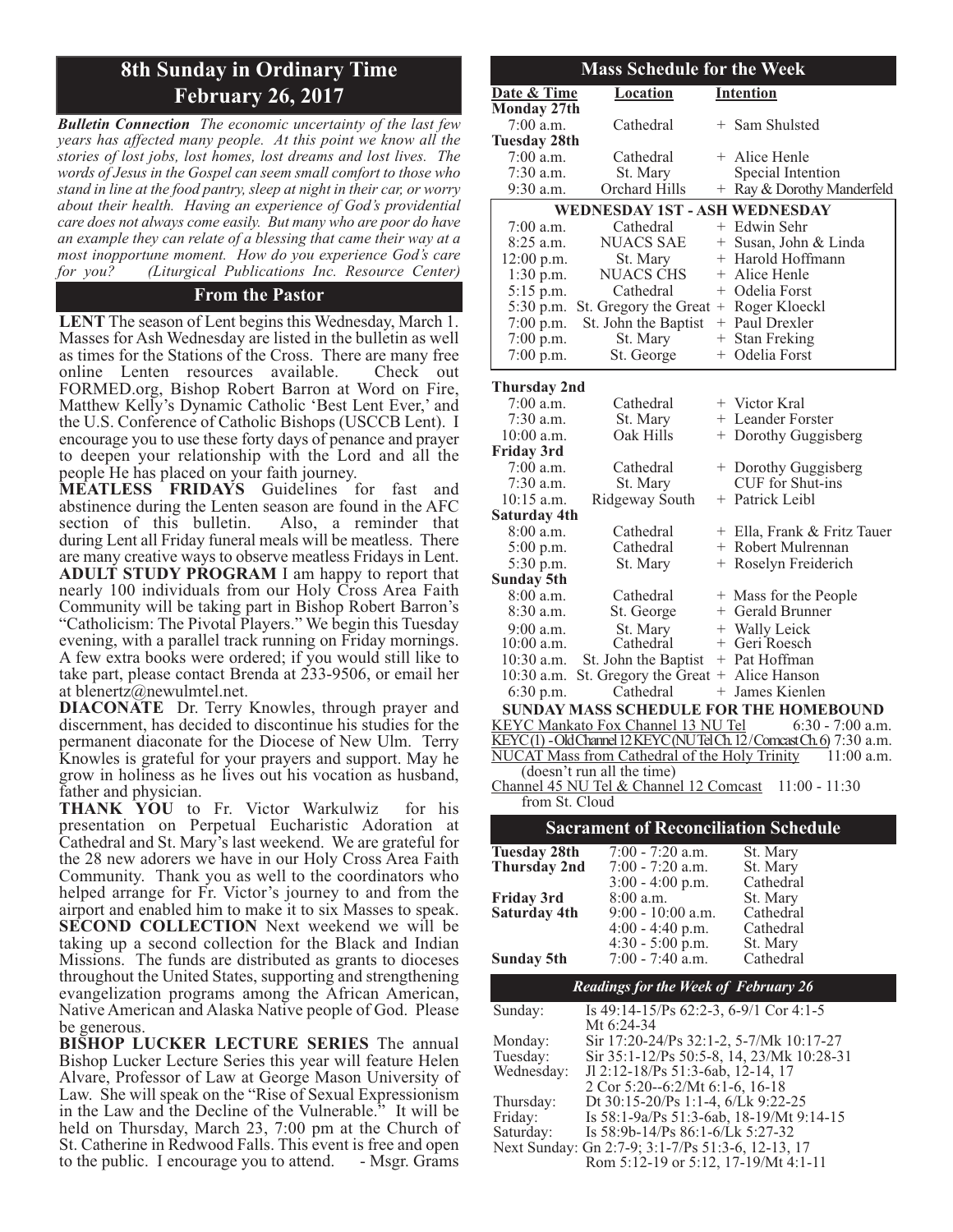#### **Stewardship for the Week of February 19, 2017**

|                                 | <b>CATHEDRAL</b>   | <b>ST. MARY</b> | <b>ST. JOHN</b>  | <b>ST. GEORGE</b> | <b>ST. GREGORY</b> |
|---------------------------------|--------------------|-----------------|------------------|-------------------|--------------------|
| Actual Adult                    | 8.219.00           | 7,082.00        | 1,007.00         | 232.00            | 768.00             |
| <b>Budget Adult</b>             | 13,192.31          | 13,163.46       | 1,635.00         | 1,538.46          | 1,076.93           |
| Electronic Transfers            | 5,405.00           | 0.00            | 223.00           | 0.00              | 0.00               |
| <b>Online Giving</b>            | 0.00               | 70.00           | .00.             | 23.00             | 0.00               |
| <b>Total</b>                    | 13,624.00          | 7,152.00        | 1,230.00         | 255.00            | 768.00             |
| Year-to-date Actual             | 447,301.12         | 458,642.80      | 70,867.00        | 61,997.96         | 40.989.27          |
| Year-to-date Budget             | 448,538.54         | 447,557.56      | 55,590.00        | 51,307.64         | 36,615.62          |
| Ahead/Behind                    | $-1,237.42$        | 11,085.24       | 15,277.00        | 10,690.32         | 4,373.65           |
| Student                         | 18.37              | 20.50           | 4.00             | 8.00              | 6.55               |
| Loose Plate                     | 444.31             | 298.05          | 13.75            | 12.25             | 37.10              |
| Parish Project Goal             | 50,000.00          | 20,000.00       | 6,000.00         | 18,000.00         | 10,000.00          |
| Parish Project (# contributors) | 34,124.00<br>(79)  | 11,190.00(34)   | 1,932.55<br>(6)  | 4,085.00<br>(17)  | 2,251.00(9)        |
| DMA Goal                        | 62,713.80          | 40,212.85       | 7,905.74         | 7,601.67          | 6,993.54           |
| DMA Actual (# contributors)     | 58,625.00<br>(180) | 42,615.00 (110) | 5,615.00<br>(16) | 11.940.00<br>(38) | 3,256.70 (13)      |
| Attendance:                     | 1049               | 561             | 176              | 152               | 94                 |

**NEW ULM AREA**  $\frac{1}{2}$ **HOOLS**

#### **New Ulm Area Catholic Schools** *Visit us at www.nuacs.com*

**METALS COLLECTION AND SCRIP SALES**: There will be a metals collection and scrip sale held on Saturday, March 4, 2017, in the St. Anthony Elementary School parking lot from 8:30 – 10:30 a.m.

**2017-2018 PREKINDERGARTEN OPEN HOUSE**: NUACS will host a PreK Open House on Thursday, March 16, 2017, from 4:30 – 5:30 p.m. at St. Anthony Elementary School, 514 North Washington Street. Registration materials for the 2017-2018 school year will be available. Please call 354-2719 to request registration information if you are unable to attend. Sessions available for ages 4-5 include a 2-day a week half-day program a.m. or p.m. or a 3-day a week half-day morning program. For age 3 we offer a 1-day a week half-day afternoon session. NUACS offers academic excellence and faith-filled experiences to children of all faiths. Visit www.nuacs.com!

**KINDERGARTEN 2017-2018**: A special Kindergarten Roundup and Parent Information Meeting will take place at St. Anthony Elementary School, 514 North Washington Street, on Thursday, March 23, 2017. Children will enjoy an abbreviated day in Kindergarten; the following activities will be included: prayer, a counting game, a Bible story, snack time, art, gym and music class, and a bus ride. Mom and Dad will spend time in an informational meeting in the St. Anthony Gym. The session is from 6:00 – 7:00 p.m. Complimentary childcare for siblings not attending the Roundup will be provided. The most important building block for your child's future is a strong faith foundation. A Catholic education influences all areas of your child's life, offering the spiritual and academic guidance they will need as they grow. Grow with us in God's love. Visit www.nuacs.com! **SCHOLARSHIP SUNDAY**: This is Scholarship Sunday weekend, a time when parish members are encouraged to contribute to the NUACS Scholarship Program. New Ulm Area Catholic Schools (NUACS) is committed to making Catholic education affordable for as many families as we can responsibly serve. Each gift received will make a positive difference for families qualifying for financial assistance. Financial assistance is distributed to families who qualify from three accounts: the Educational Trust Fund, Adopt-A-Student Program and Parish Scholarships. Please review the flyer in this weekend's bulletin regarding this program. If you are interested in making a donation, use the envelope attached to the flyer or contact Sara in the NUACS Development Office at 507-766-7593 for more information.

**JOIN US FOR GREAT MUSIC**: You're invited to join us for a unique musical performance at the First Annual Diocese of New Ulm Massed Band Festival. This new music and arts event will be held on Wednesday, March 8th, at 2:00 p.m. in the gym at Cathedral High School.

#### **Religious Education & Faith Formation News**

**Wednesday, March 1st, is Ash Wednesday**. In place of classes for Religious Education and Faith Formation, all students and their families are asked to attend Ash Wednesday Mass. Please reference the Mass schedule on page one of the bulletin for Mass times and locations. Regular classes will resume March 8th.

### **Youth & Young Adult Ministry**

**YOUTH MINISTRY - Middle School Youth Nights** will be held March 18th and April (date TBD) from 7:00 - 9:30 p.m. Come for evenings of games, food, hangout time, prayer and learning. Friends are welcome!

**Summer Events – Summer is almost here!** Thoughts of it are, anyway. Here are some key dates you might want to reserve on the calendar. More information and registration will be coming later.

- 
- 
- -Summer Blast Caritas June 7th, 21st, July 12th, August 10th -Diocesan Boys Camp (high school) July 30th-Aug 3rd

#### -Vacation Bible School – June 25th-30th - Diocesan Girls Camp(7-12 grade) – July 23rd-27th -Totus Tuus – July 16th-21st -Diocesan Boys Camp (middle school) – July 27th-30th

#### **YOUNG ADULT MINISTRY**

The next Truth on Tap will be March 5th at Green Mill. We will meet around 7:30 p.m. Come check it out!

- *Matthew*

For more information regarding Youth Ministry, please search on-line at holycrossafc.org, Under the *Ministries*tab you will find *Youth Ministry*.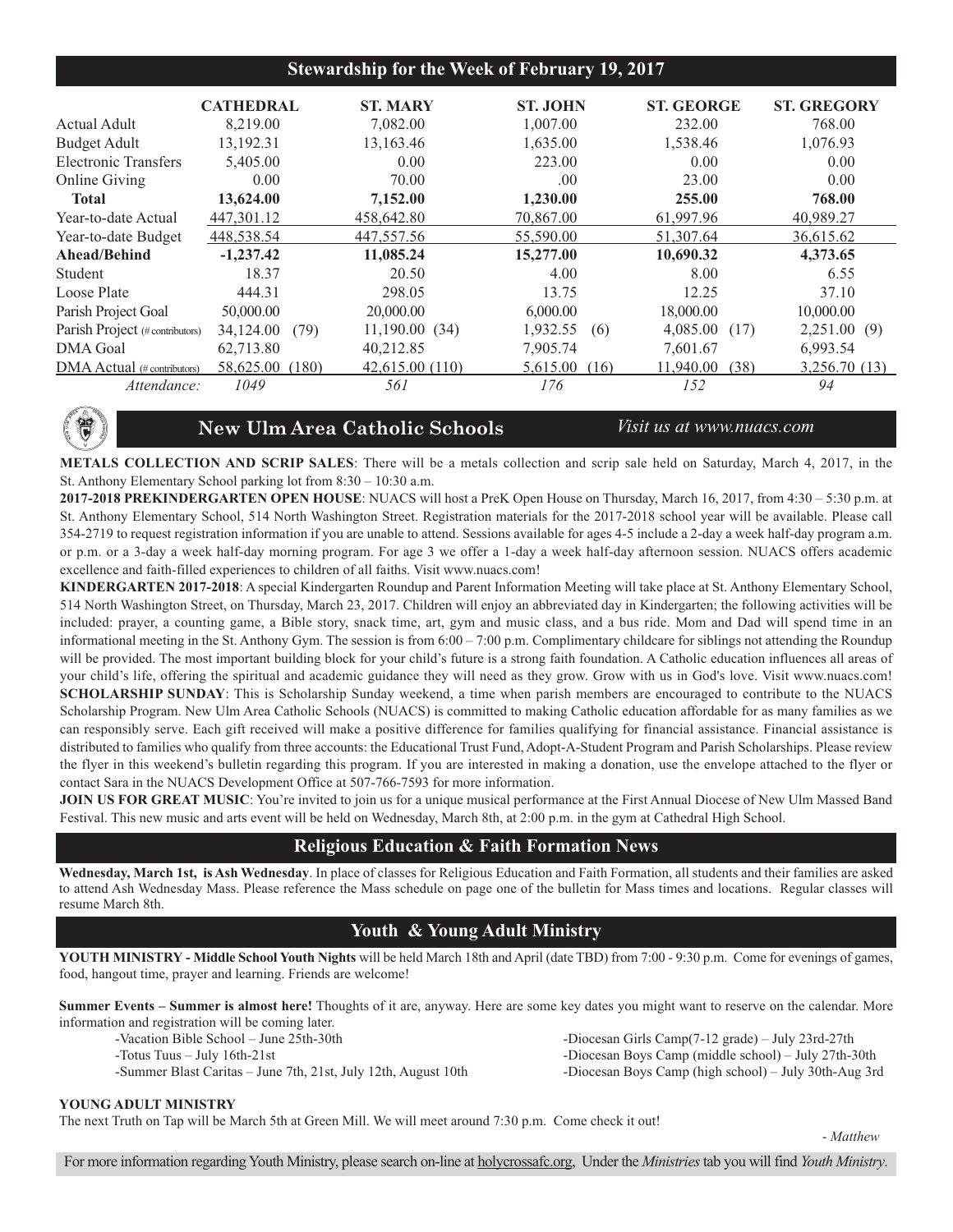#### **Holy Cross AFC News**

#### **Monday, February 27 - Rosary**

Everyone is welcome to come pray the Rosary at 1:00 p.m. at Cathedral, weather permitting.

#### **Lenten Guidelines**

In addition to choosing their own practices of penance and sacrifice, Catholics are also asked to observe the practices of fast and Abstinence during the 40 days of Lent. The Lenten Fast and Abstinence Regulations are as follows:

1. **Everyone 14 years of age or over** is bound to abstain from meat on Ash Wednesday and all the Fridays of Lent. 2. **Everyone 18 years of age and under 59 years of age** is bound to fast on Ash Wednesday and Good Friday, though all are highly encouraged to do so, health permitting.

3. **On Ash Wednesday and Good Friday**, only one full meatless meal is allowed. Two other smaller meatless meals, sufficient to maintain strength, may be taken according to each one's needs, but together they should not equal another full meal. Eating between meals is not permitted on these two days, but liquids, including milk and fruit juices are allowed. *When health or ability to work would be seriously affected, the law does not oblige.*

#### **Thursday, March 2 - Baptism Class**

Baptism class will begin at 6:30 p.m. in Leifeld Hall. Contact Julie Soehren at 233-0628 for more information.

#### **Beginning Friday, March 3 - Stations of the Cross**

Stations of the Cross will be held at 5:30 p.m. at St. George every Friday during Lent. Please join us for a soup and sandwich supper following in the Parish Center.

#### **Friday, March 3 - World Day of Prayer**

Come join in the World Day of Prayer at Cathedral, with refreshments at 9:30 a.m. in Leifeld Hall and Prayer Service in the church at 10:30 a.m. This year's ecumenical service is focusing on the Women of the Philippines. All are welcome!

#### **Thursday, March 9 - COF Meeting**

The meeting will begin at 7:00 p.m at the Cathedral Parish Ctr.

#### **Thursday, March 9 - Catholics at the Capitol**

Christ asks us to boldly step into the public square to protect life and human dignity. Will you answer the call? Join Minnesota's bishops, dynamic Church leaders, and 1,000+ Catholics from across the state for Catholics at the Capitol, a day of inspiration and advocacy at our State Capitol. Learn more and register at CatholicsAtTheCapitol.org or call 651.227.8777. Please contact sspilman@dnu.org if you're interested in riding the bus.

#### **Saturday, March 18 - Public Square Rosary Rally**

You are invited to a Public Square Rosary Rally for Traditional Marriage at the Church of St. Mary in New Ulm at 9:15 a.m. This is sponsored by America Needs Fatima, and it will be one of 3,000 rallies taking place across the U.S. that day. Please join us in offering reparation for sins and offenses committed against the Immaculate Heart of Mary and for Traditional Marriage and for the conversion of the U. S.

#### **Sunday, March 19 - Sauerkraut and Dumpling Dinner**

Come enjoy delicious sauerkraut, dumplings and a bake sale hosted by the Cathedral CCW at St. Mary's Social Hall. Items will be served *a la carte* from 10:00 a.m. - 12:30 p.m. The menu includes sauerkraut, landjaegers, German potato salad, dumplings, mashed potatoes, green beans, coffee, milk and dessert. Take outs will be available.

#### **Thursday, March 23 - 2017 Bishop Lucker Lecture**

This year's lecture , "Rise of Sexual Expressionism in the Law & the Decline of the Vulnerable", featuring Helen Alvare, Professor of Law at George Mason University of Law, will begin at 7:00 p.m. at Church of St. Catherine in Redwood Falls. Admission is free and no registration is required.

#### **FORMED.org**

FORMED.org. The upcoming season of Lent invites each of us to more profoundly encounter our Heavenly Father's love and mercy. The program "Forgiven" explores the grace and healing offered in Confession and how this sacrament of mercy reveals the depth and bounty of God's love. This program is found at www.formed.org. Use Parish Code ZY2TQG to access it.

#### **Job Opportunity**

There is a job opportunity for a part time church custodian at the Cathedral of the Holy Trinity. This position would be scheduled for 20 - 25 hours per week. For more information and an application, please call or stop by the CHT parish office.

#### **Spring Fever**

Tickets for Spring Fever 2017 at St. George are now on sale for the March 18 or 25 performances. Contact Jackie Forst at 354-2428 to obtain tickets.

#### **Countywide Public Transportation**

This service is coming to rural Blue Earth, Nicollet and Le Sueur counties. Please help us shape the new transit system to best fit our community's needs by taking a short online survey at www.vinevolunteers.com. If you have questions or need a paper copy of the survey, contact Paige Schuette at 507-386-5573 or paiges@vinevolunteers.com.



*Lent:* 

*A time of prayer and sacrifice. A time of renewal. A time to grow closer to God.*

*This Lent: Come spend some time with Jesus in the Adoration Chapel. See where it takes you on your journey!*

*Adorers are needed for Sundays at 11:00 a.m. Many other hours are also available for you to partner with our current adorers.*

*For more information, please call Adoration co-coordinators Lora Rahe at 507-354-5563 or 507-276-6838 Janet Neubauer at 507-276-4039 or Kathy Sonnek at 507-947-3043*

*To access the Adoration Chapel when the church building is locked, use the code on the keypad located on the building entrance by the chapel.* 

*Please call the Hotline, 233-9510, for closings due to weather.*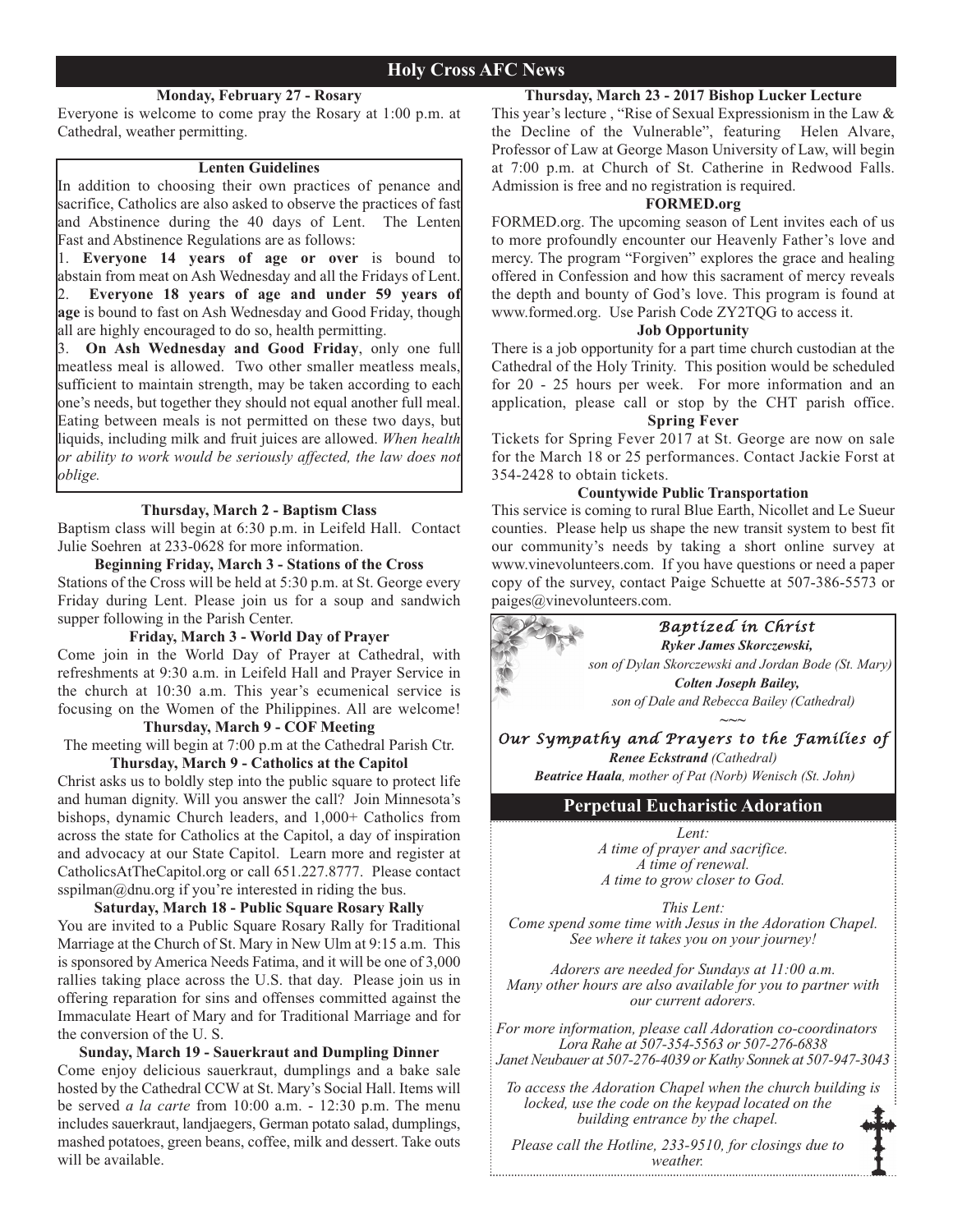#### **Cathedral of the Holy Trinity**

#### **LITURGICAL MINISTRIES FOR MARCH 4 AND 5**

| <b>SERVERS</b> |                                                              | <b>LECTORS</b> | <b>EXTRAORD. MINISTERS</b>        |
|----------------|--------------------------------------------------------------|----------------|-----------------------------------|
|                | 5:00 p.m. William & Kate Boston and Sam Guldan               | Theresa Bock   | <b>Please refer to the follow</b> |
|                | 8:00 a.m. Jacob & Joelle Haala and Isaac Roufs               | Don Brand      | www.holycrossafc.org/mi           |
|                | 10:00 a.m. Michael Sloot, Macarius Amoah and Charlie Osborne | Linda Arduser  |                                   |
|                | $6:30$ p.m. Hunter & Ella Landsteiner and Will Schabert      | Michelle Grady | Paper copies in work sacr         |

Theresa Bock<br> **5:00 p.m. Please refer to the following:**<br>  $\frac{1}{2}$  www.holycrossafc.org/ministri www.holycrossafc.org/ministries Michelle Grady Paper copies in work sacristy

**Tuesday, February 28 -** Youth Choir will rehearse at 3:00 p.m. in the Parish Center. **Thursday, March 2 -** Choir practice will be held at 7:00 p.m.

**The Men's Fish Fry** takes place on Friday, April 7th. We are seeking donations for the raffle prizes and expenses of the dinner. Any amount is greatly appreciated. Thank you!

**Cathedral CCW Sauerkraut and Dumpling Dinner and Bake Sale** takes place on Sunday, March 19th, at St. Mary's Social Hall from 10:00 a.m. - 12:30 p.m. We are seeking donations of flour, sugar, vinegar and medium blend coffee for the lunch. Also needed are cookies, breads, rolls and bars for the bake sale. All donations can be delivered to the parish office. Thank you!

**VOTIVE LIGHTS FOR THE WEEK OF FEBRUARY 26:** Delbert Fischer Sr.; Lonita Kral; Craig Richter; Victor Kral; Bernie & Grace Lindmeier; Danny Hegler, Robert & Hildegard Roesch; Greg Hoffmann, Art & Val Simmet, Robert & Anna Simmet, Joe & Anna Soukup; Steve Reinhart; Int. Caleb Tyner & Keith Richter; Int. Dave Christian; Don Weise & Mary Weise Weirauch; RS Family; Alex & Alice Portner; Stan & Hazel Schneider; Erwin & Elaine Hillesheim; Pfeiffer, Bonnell & Burdorf; JM&F; Edwin Sehr; Good Health for MS & DS; Gervase & Arline Krambeer; Cornelius Zitzmann; Edwin & Eleanor Mertz; Sp. Int. L-K; Wally Neumann; Jeanette Altenburg; Living & deceased members of Mary & George Wurtzberger/Margaret & Mike Tauer families; Larry Waibel; Helget Family; Richard Guggisberg; J&R Families; Ray & Dorothy Manderfeld, T.W. & Clara Manderfeld, Joseph & Margaret Zenk; Peace of Mind; Norbert Ubl; Sp. Int.; Souls in Purgatory; Willard Portner; Phyllis Portner speedy recovery; Successful Surgery for Mom; Sp. Int.; Bill Goebel; Sp. Int.; Better Health; Renee Eckstrand; John-Vocation; Grandma; Paul Griebel

| <b>Church of St. Mary</b>                                                                                                                                      |                                                |                                 |                                       |                                  |
|----------------------------------------------------------------------------------------------------------------------------------------------------------------|------------------------------------------------|---------------------------------|---------------------------------------|----------------------------------|
| <b>LITURGICAL MINISTRIES FOR MARCH 1 - ASH WEDNESDAY</b>                                                                                                       |                                                |                                 |                                       |                                  |
| <b>SERVERS</b><br>7:00 p.m. Jacob and Sarah Runck                                                                                                              | <b>SACRISTANS</b><br>Colleen Zeig              | <b>LECTORS</b><br>Kathy Grausam | <b>ACCOMPANISTS</b><br>Brenda Lenertz | <b>CANTORS</b><br>Mary Carroll   |
|                                                                                                                                                                | <b>LITURGICAL MINISTRIES FOR MARCH 4 AND 5</b> |                                 |                                       |                                  |
| <b>SERVERS</b>                                                                                                                                                 | <b>SACRISTANS</b>                              | <b>LECTORS</b>                  | <b>ACCOMPANISTS</b>                   | <b>CANTORS</b>                   |
| 5:30 p.m. Emma Neet and Codey Heck<br>9:00 a.m. Jack Howard and Anne Howard                                                                                    | Aleda Beranek<br>Colleen Zeig                  | Carey Kittler<br>Kelsey Kober   | Donna Donahue<br>Marijo Sweeney       | Anita Hoffmann<br>Carolyn Keller |
| <b>GIFT BEARERS</b><br>Christian Herrera (Arndt) Family<br>Masyn Hauser Family<br>5:30 p.m. Peyton Jensen Family<br>$7:00$ p.m.<br>$9:00$ a.m.                 |                                                |                                 |                                       |                                  |
| <b>Friday, March 3 - Stations of the Cross</b> will be held at 5:00 p.m.<br><b>Monday, March 6 - CCW Meeting</b> will begin at $6:30$ p.m. in the Social Hall. |                                                |                                 |                                       |                                  |

**Minnesota FoodShare March Campaign -** St. Mary's will be participating again in this campaign to help restock our local food shelf. You can place your non-perishable food donations in the collection container in the Cry Room, and any monetary donations may be placed in the collection basket, clearly labeled "Food Shelf", or brought to the parish office. Please be generous in the fight against hunger.

**Mass Intentions -** There are several Masses available during Lent in which to offer an intention. Contact the parish office to schedule intentions. *"When we face the death of someone, even a person who is not Catholic, to have a Mass offered for the repose of his soul and to offer our prayers are more beneficial and comforting than any other sympathy card or bouquet of flowers. To have a Mass offered on the occasion of a birthday, anniversary or special need is appropriate, beneficial and appreciated."* - *Rev. William Saunders "Mass Intentions" - Arlington Catholic Herald*

### **Church of St. George**

#### **LITURGICAL MINISTRIES FOR MARCH 1 - ASH WEDNESDAY**

| <b>SERVERS:</b><br><b>LECTORS:</b><br><b>COUNTERS:</b><br><b>EXT. MIN.:</b> | Jared Beranek, Audra Bastian and Avery Wendinger<br>Evy Olson and Jeff Franta<br>Steve Biebl and Jim Forst<br>Steve Biebl, Ann Franta and Cindy Wendinger                                                    | <b>GIFT BEARERS:</b><br><b>USHERS:</b><br><b>MUSICIAN:</b><br><b>ROSARY LEADER:</b> Mary Ann Berle    | Mike and Anna Bastian<br>Bill Schwab and Jeff Sieve<br>Jackie Forst          |
|-----------------------------------------------------------------------------|--------------------------------------------------------------------------------------------------------------------------------------------------------------------------------------------------------------|-------------------------------------------------------------------------------------------------------|------------------------------------------------------------------------------|
| <b>SERVERS:</b><br><b>LECTORS:</b><br><b>COUNTERS:</b><br><b>EXT. MIN.:</b> | <b>LITURGICAL MINISTRIES FOR MARCH 5</b><br>Josh Dummer and Isaac & Adam Franta<br>Kaitlin Forst and Matt Wendinger<br>Craig Beranek and Mike Bastian<br>Alma Forst, Joannie Hillesheim, volunteer if needed | <b>GIFT BEARERS:</b><br><b>USHERS:</b><br><b>MUSICIAN:</b><br><b>ROSARY LEADER:</b> Shirley Wendinger | George and Marian Altmann<br>Daryl Trautmiller, Allen Wendinger<br>Tom Maidl |

**Church Cleaning** - Remember: The (\*) person calls the others to remind them. 3-4-17 at 8:30 a.m. \*Alice Forst and Alma, Jackie, Kaitlin & Megan Forst